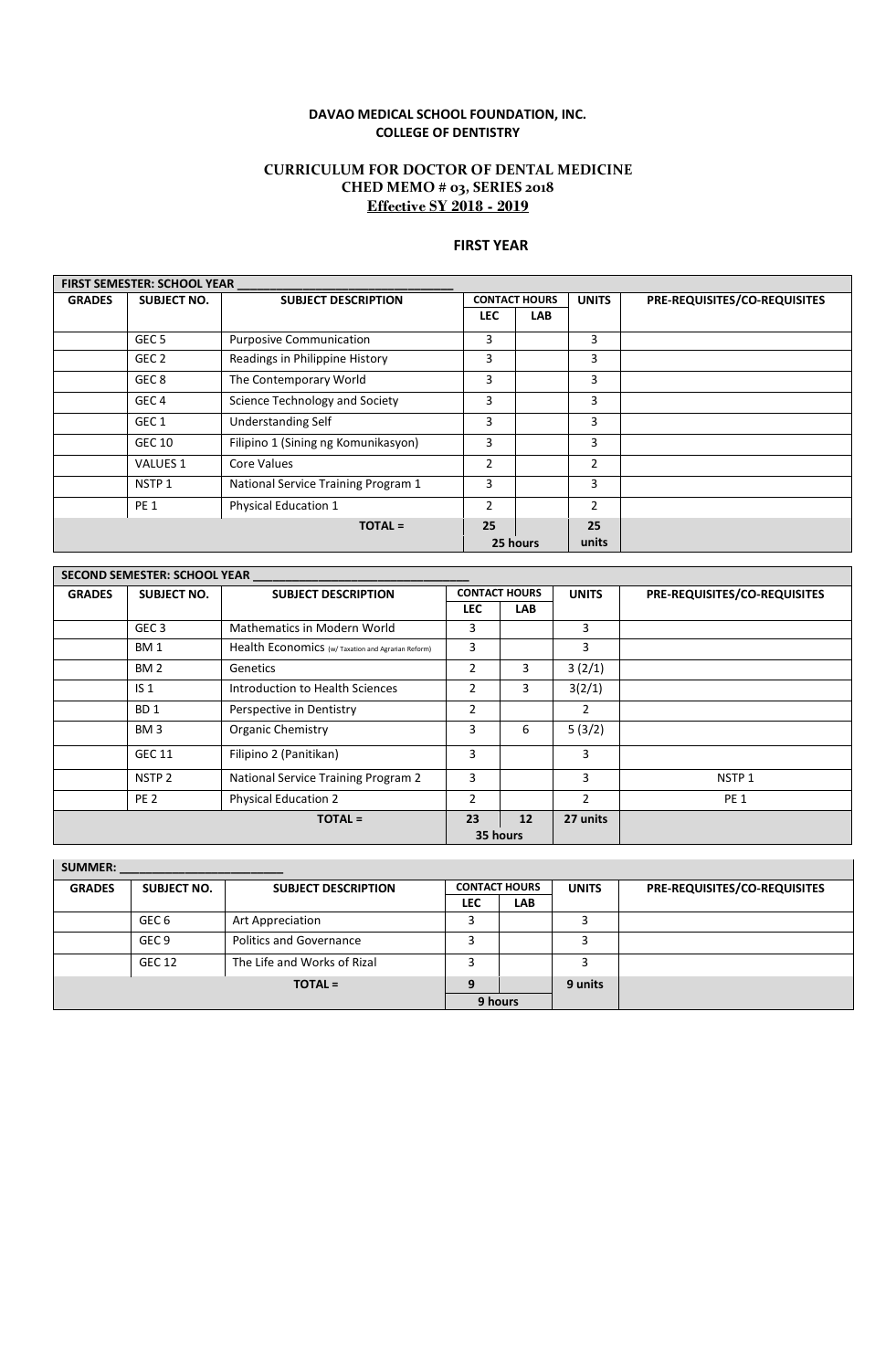# **SECOND YEAR**

|                | <b>FIRST SEMESTER: SCHOOL YEAR</b> |                                  |            |                      |                   |        |                              |  |  |  |  |
|----------------|------------------------------------|----------------------------------|------------|----------------------|-------------------|--------|------------------------------|--|--|--|--|
| <b>GRADES</b>  | <b>SUBJECT NO.</b>                 | <b>SUBJECT DESCRIPTION</b>       |            | <b>CONTACT HOURS</b> |                   |        | PRE-REQUISITES/CO-REQUISITES |  |  |  |  |
|                |                                    |                                  | <b>LEC</b> | <b>LAB</b>           | <b>SKILLS LAB</b> |        |                              |  |  |  |  |
|                | BM4                                | <b>General Anatomy 1</b>         | 3          | 6                    |                   | 5(3/2) | IS <sub>1</sub>              |  |  |  |  |
|                | <b>BM 5</b>                        | General Histology and Embryology |            | 6                    |                   | 4(2/2) | IS <sub>1</sub>              |  |  |  |  |
|                | BM 6                               | Biochemistry                     | 3          | 6                    |                   | 5(3/2) | BM <sub>3</sub>              |  |  |  |  |
|                | BD <sub>2</sub>                    | Oral Anatomy                     |            |                      | 6                 | 4(2/2) |                              |  |  |  |  |
|                | PE <sub>3</sub>                    | <b>Physical Education 3</b>      |            |                      |                   |        |                              |  |  |  |  |
| <b>TOTAL =</b> |                                    |                                  |            | 18                   | 6                 | 20     |                              |  |  |  |  |
|                |                                    |                                  | 36 hours   |                      | units             |        |                              |  |  |  |  |

|               | <b>SECOND SEMESTER: SCHOOL YEAR</b> |                                          |               |                      |                |                              |
|---------------|-------------------------------------|------------------------------------------|---------------|----------------------|----------------|------------------------------|
| <b>GRADES</b> | SUBJECT NO.                         | <b>SUBJECT DESCRIPTION</b>               |               | <b>CONTACT HOURS</b> | <b>UNITS</b>   | PRE-REQUISITES/CO-REQUISITES |
|               |                                     |                                          | <b>LEC</b>    | <b>LAB</b>           |                |                              |
|               | BM <sub>7</sub>                     | <b>General Anatomy 2</b>                 | 3             | 6                    | 5(3/2)         | BM4                          |
|               | BM <sub>8</sub>                     | General Physiology (w/ Family Planning)  | 2             | 6                    | 4(2/2)         | BM 4 & BM 7                  |
|               | BD <sub>3</sub>                     | Oral Histology and Embryology            | $\mathcal{P}$ | 6                    | 4(2/2)         | BD 2, BM 5, BM 4             |
|               | BM <sub>9</sub>                     | Microbiology                             | 2             | 3                    | 3(2/1)         | BM <sub>8</sub>              |
|               | <b>VALUES 2</b>                     | Professionalism in the Health Profession | $\mathcal{P}$ |                      | 2              | VALUES 1                     |
|               | GEC <sub>7</sub>                    | <b>Ethics</b>                            | 3             |                      | 3              |                              |
|               | PE <sub>4</sub>                     | <b>Physical Education 4</b>              | $\mathcal{P}$ |                      | $\mathfrak{p}$ |                              |
|               |                                     | <b>TOTAL =</b>                           | 16            | 21                   | 23 units       |                              |
|               |                                     |                                          |               | 37 hours             |                |                              |

# **THIRD YEAR**

|               | <b>FIRST SEMESTER: SCHOOL YEAR</b> |                               |                                                                      |            |                   |                 |                                                |                         |
|---------------|------------------------------------|-------------------------------|----------------------------------------------------------------------|------------|-------------------|-----------------|------------------------------------------------|-------------------------|
| <b>GRADES</b> | <b>SUBJECT</b><br>NO.              | <b>SUBJECT DESCRIPTION</b>    | <b>CONTACT HOURS</b><br><b>RELATED LEARNING</b><br><b>EXPERIENCE</b> |            | <b>UNITS</b>      |                 | <b>PRE-REQUISITES/</b><br><b>CO-REQUISITES</b> |                         |
|               |                                    |                               | <b>LEC</b>                                                           | <b>LAB</b> | <b>SKILLS LAB</b> | <b>CLINICAL</b> |                                                |                         |
|               | <b>BM 11</b>                       | <b>General Pathology</b>      | 2                                                                    | 6          |                   |                 | 4(2/2)                                         | BM 8, BM 4, BM 7 & BM 6 |
|               | <b>BM 12</b>                       | Pharmacology                  | 2                                                                    | 3          |                   |                 | 3(2/1)                                         | <b>BM 8 &amp; BM 6</b>  |
|               | BD <sub>4</sub>                    | Cariology                     | $\overline{2}$                                                       |            |                   |                 | 2                                              | BD 2 & BD 3             |
|               | BD <sub>5</sub>                    | Infection Control             | 2                                                                    |            |                   |                 | 2                                              | BM <sub>9</sub>         |
|               | BD <sub>6</sub>                    | Oral Physiology and Occlusion | 3                                                                    |            |                   |                 | 3                                              | BM 4, BM 7, BD 2 & BD 3 |
|               | BD <sub>8</sub>                    | <b>Dental Materials</b>       | 3                                                                    |            | 6                 |                 | 5(3/2)                                         |                         |
|               | <b>BM 10</b>                       | <b>Nutrition in Dentistry</b> | $\overline{2}$                                                       |            |                   |                 | 2                                              |                         |
|               |                                    | <b>TOTAL</b> =                | 16                                                                   | 9          | 6                 |                 | 21                                             |                         |
|               |                                    |                               |                                                                      | 25 hours   |                   | 6 hours         | units                                          |                         |
|               |                                    |                               | 31 hours                                                             |            |                   |                 |                                                |                         |

|               | <b>SECOND SEMESTER: SCHOOL YEAR</b> |                              |                      |            |                                              |                 |              |                                                |  |  |  |
|---------------|-------------------------------------|------------------------------|----------------------|------------|----------------------------------------------|-----------------|--------------|------------------------------------------------|--|--|--|
| <b>GRADES</b> | <b>SUBJECT NO.</b>                  | <b>SUBJECT DESCRIPTION</b>   | <b>CONTACT HOURS</b> |            | <b>RELATED LEARNING</b><br><b>EXPERIENCE</b> |                 | <b>UNITS</b> | <b>PRE-REQUISITES/</b><br><b>CO-REQUISITES</b> |  |  |  |
|               |                                     |                              | <b>LEC</b>           | <b>LAB</b> | <b>SKILLS LAB</b>                            | <b>CLINICAL</b> |              |                                                |  |  |  |
|               | PC <sub>1</sub>                     | <b>Operative Dentistry 1</b> | 2                    |            | 6                                            |                 | 4(2/2)       | BD 2, BD 8, BD 3                               |  |  |  |
|               | PC <sub>2</sub>                     | Prosthodontics 1             | $\overline{2}$       |            | 6                                            |                 | 4(2/2)       | BD 2, BD 8, BD 3                               |  |  |  |
|               | BD <sub>9</sub>                     | Oral Pathology 1             | 2                    | 6          |                                              |                 | 4(2/2)       | BM 11, BD 3                                    |  |  |  |
|               | <b>BD 10</b>                        | Roentgenology                | 2                    | 3          |                                              |                 | 3(2/1)       | BM 4, BM 7, BD 2, BD 3                         |  |  |  |
|               | PC <sub>6</sub>                     | Orthodontics 1               | $\overline{2}$       | 3          |                                              |                 | 3(2/1)       | BD 2, BD 3, BD 6                               |  |  |  |
|               | <b>BD 11</b>                        | Anesthesiology               | 2                    | 3          |                                              |                 | 3(2/1)       | <b>BM 12</b>                                   |  |  |  |
|               |                                     | <b>TOTAL =</b>               | 12                   | 15         | 12                                           |                 | 21           |                                                |  |  |  |
|               |                                     |                              |                      | 27 hours   | 12 hours                                     |                 | units        |                                                |  |  |  |
|               |                                     |                              |                      |            | 39 hours                                     |                 |              |                                                |  |  |  |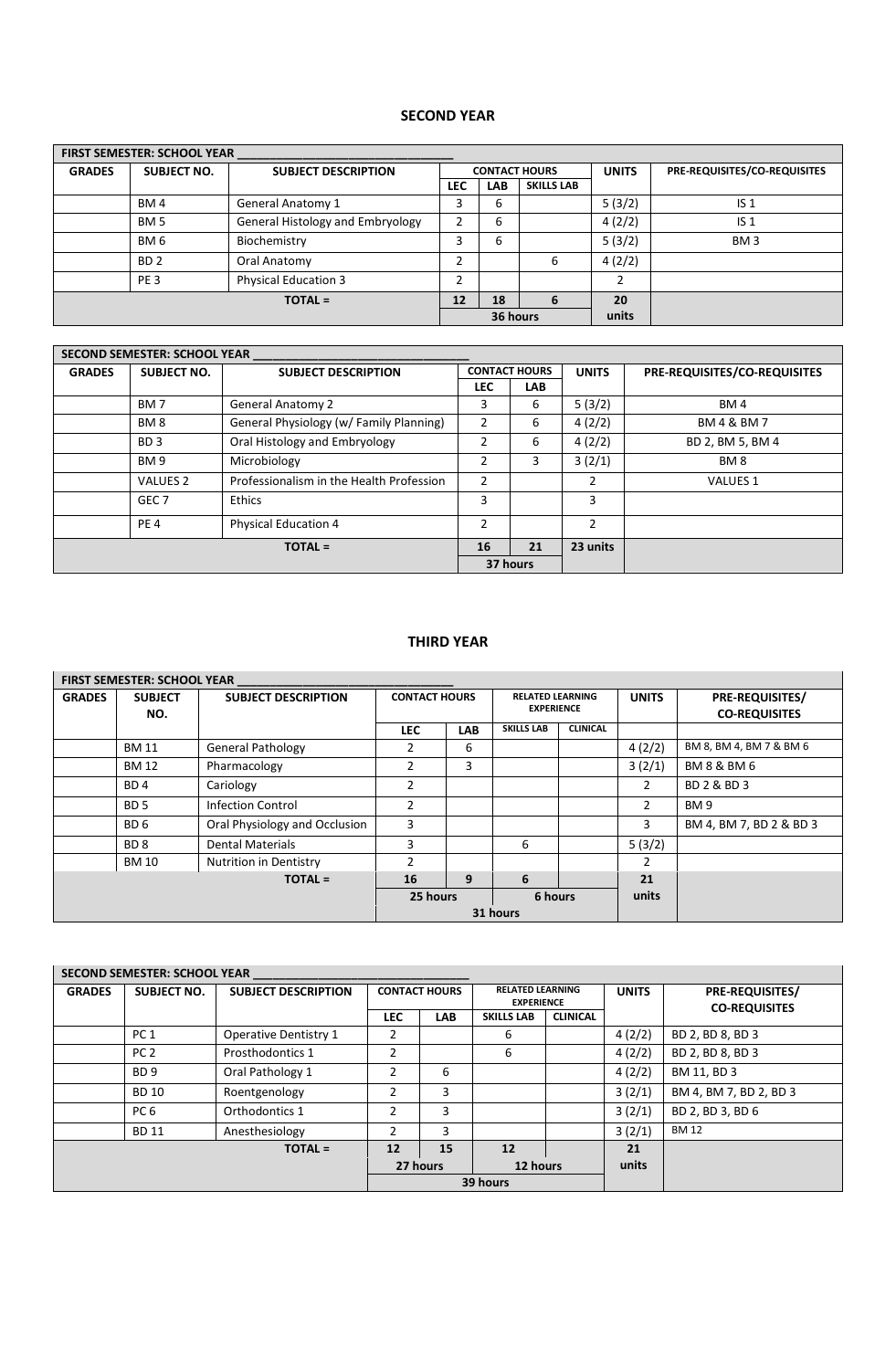## **FOURTH YEAR**

|               | <b>FIRST SEMESTER: SCHOOL YEAR</b> |                              |                |                      |                   |                                              |        |                                                |  |  |  |  |
|---------------|------------------------------------|------------------------------|----------------|----------------------|-------------------|----------------------------------------------|--------|------------------------------------------------|--|--|--|--|
| <b>GRADES</b> | <b>SUBJECT NO.</b>                 | <b>SUBJECT DESCRIPTION</b>   |                | <b>CONTACT HOURS</b> |                   | <b>RELATED LEARNING</b><br><b>EXPERIENCE</b> |        | <b>PRE-REQUISITES/</b><br><b>CO-REQUISITES</b> |  |  |  |  |
|               |                                    |                              | <b>LEC</b>     | <b>LAB</b>           | <b>SKILLS LAB</b> | <b>CLINICAL</b>                              |        |                                                |  |  |  |  |
|               | PC <sub>3</sub>                    | <b>Prosthodontics 2</b>      | 2              |                      | 6                 |                                              | 4(2/2) | PC <sub>2</sub>                                |  |  |  |  |
|               | PC <sub>4</sub>                    | Prosthodontics 3             | 2              |                      | 6                 |                                              | 4(2/2) | PC 2 & PC 3                                    |  |  |  |  |
|               | PC <sub>5</sub>                    | <b>Operative Dentistry 2</b> | $\overline{2}$ |                      |                   | 3                                            | 3(2/1) | PC <sub>1</sub>                                |  |  |  |  |
|               | <b>BD 12</b>                       | Periodontics 1               | $\overline{2}$ |                      | 3                 |                                              | 3(2/1) | BD 3, BD 9 & BD 10                             |  |  |  |  |
|               | PC <sub>8</sub>                    | Orthodontics 2               | $\mathfrak z$  |                      | 3                 |                                              | 3(2/1) | PC <sub>6</sub>                                |  |  |  |  |
|               | <b>BD 13</b>                       | Oral Pathology 2             | 3              |                      |                   |                                              | 3      | BD <sub>9</sub>                                |  |  |  |  |
|               |                                    | <b>TOTAL</b> =               | 13             |                      | 18                | 3                                            | 20     |                                                |  |  |  |  |
|               | 21 hours<br>13 hours               |                              |                |                      |                   |                                              |        |                                                |  |  |  |  |
|               |                                    |                              |                |                      | 34 hours          |                                              |        |                                                |  |  |  |  |

|                | <b>SECOND SEMESTER: SCHOOL YEAR</b> |                                          |                |                      |                         |                                              |                |                                                                                |
|----------------|-------------------------------------|------------------------------------------|----------------|----------------------|-------------------------|----------------------------------------------|----------------|--------------------------------------------------------------------------------|
| <b>GRADES</b>  | <b>SUBJECT NO.</b>                  | <b>SUBJECT DESCRIPTION</b>               |                | <b>CONTACT HOURS</b> |                         | <b>RELATED LEARNING</b><br><b>EXPERIENCE</b> |                | <b>PRE-REQUISITES/</b><br><b>CO-REQUISITES</b>                                 |
|                |                                     |                                          | LEC.           | <b>LAB</b>           | <b>SKILLS LAB</b>       | <b>CLINICAL</b>                              |                |                                                                                |
|                | BD <sub>7</sub>                     | <b>Dental Informatics</b>                | 3              |                      |                         |                                              | 3              | Basic Computer Course From GE<br>Course                                        |
|                | <b>BM 13</b>                        | <b>Biostatistics and Epidemiology</b>    | 3              |                      |                         |                                              | 3              | <b>BD 7 &amp; DPH 1</b>                                                        |
|                | <b>BD 14</b>                        | Oral Surgery 1                           | $\overline{2}$ |                      |                         |                                              | $\mathfrak{D}$ | BD11, BM4, BM7, BD2, BD10,<br><b>BM11 &amp; BD9</b>                            |
|                | <b>BD 15</b>                        | Periodontics 2                           | $\overline{2}$ |                      |                         |                                              | $\overline{2}$ | <b>BD 12</b>                                                                   |
|                | PC <sub>7</sub>                     | Endodontics                              | 3              |                      | 3                       |                                              | 4(3/1)         | BD 2, BD 3, BD 11, BD 9 &<br><b>BD 10</b>                                      |
|                | <b>BM 14</b>                        | Principles of Medicine                   | $\overline{2}$ |                      |                         |                                              | $\mathcal{P}$  | BM4, BM7, BM8, BM11, BM6,<br><b>BM12 &amp; BM9</b>                             |
|                | <b>BD 16</b>                        | Research 1                               | $\overline{2}$ |                      |                         |                                              | $\overline{2}$ | <b>BM 13</b>                                                                   |
|                | <b>BD 17</b>                        | <b>Practice Management</b>               | $\overline{2}$ |                      |                         |                                              | $\overline{2}$ |                                                                                |
|                | <b>BD 18</b>                        | <b>Forensic Dentistry</b>                | 1              |                      |                         |                                              | 1              | BM11, BD9, BD13, BD19,<br>BM4, BM7, BD2, BD3, BD10,<br>PC1, PC2, PC3, PC4, PC5 |
|                | <b>BD 19</b>                        | Oral Diagnosis and Treatment<br>Planning | $\overline{2}$ |                      |                         |                                              | $\mathbf{2}$   | BM 4, BM7, BD2, BM11,<br>BD9, BD13, BD10                                       |
| <b>TOTAL =</b> |                                     |                                          |                |                      | $\overline{\mathbf{3}}$ |                                              | 23             |                                                                                |
|                |                                     |                                          |                | 3 hours<br>22 hours  |                         |                                              | units          |                                                                                |
| 27 hours       |                                     |                                          |                |                      |                         |                                              |                |                                                                                |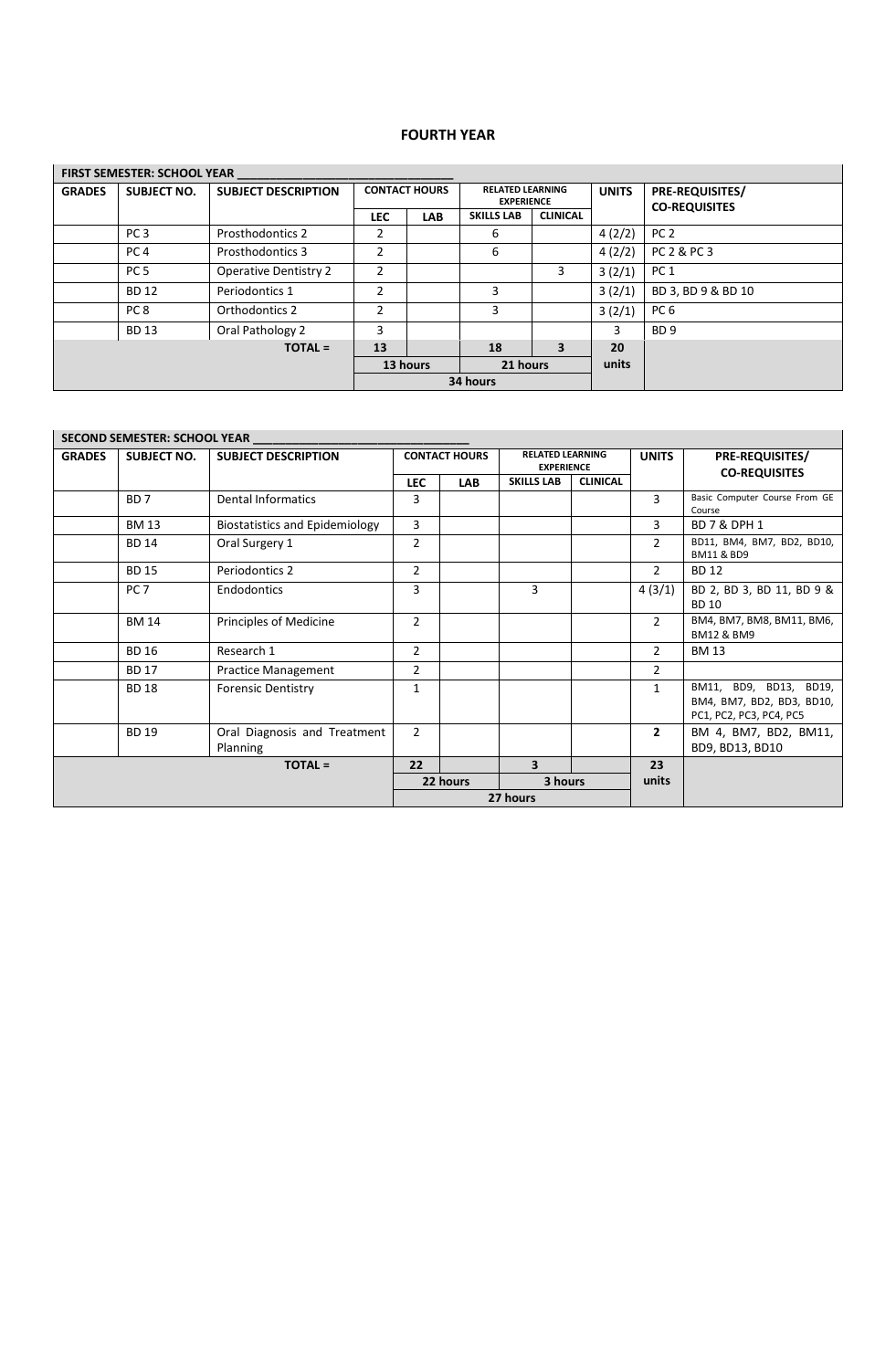## **FIFTH YEAR**

|               | <b>FIRST SEMESTER: SCHOOL YEAR</b> |                                                     |                      |                      |                                              |                 |                |                                                |
|---------------|------------------------------------|-----------------------------------------------------|----------------------|----------------------|----------------------------------------------|-----------------|----------------|------------------------------------------------|
| <b>GRADES</b> | <b>SUBJECT</b><br>NO.              | <b>SUBJECT DESCRIPTION</b>                          |                      | <b>CONTACT HOURS</b> | <b>RELATED LEARNING</b><br><b>EXPERIENCE</b> |                 | <b>UNITS</b>   | <b>PRE-REQUISITES/</b><br><b>CO-REQUISITES</b> |
|               |                                    |                                                     | <b>LEC</b>           | <b>LAB</b>           | <b>SKILLS</b>                                | <b>CLINICAL</b> |                |                                                |
|               |                                    |                                                     |                      |                      | <b>LAB</b>                                   |                 |                |                                                |
|               | CD <sub>1</sub>                    | Clinical Dentistry 1                                |                      |                      |                                              | 18              | 6              | BD19, PC7, BD12, BD15, BD14,                   |
|               |                                    |                                                     |                      |                      |                                              |                 |                | BD21, PC1, PC5, PC2, PC3, PC4                  |
|               | <b>BD 20</b>                       | <b>Pediatric Dentistry</b>                          | 3                    |                      |                                              |                 | 3              | <b>BD19, PC8</b>                               |
|               | <b>BD 21</b>                       | Oral Surgery 2                                      | 2                    |                      |                                              |                 | 2              | BD14, BD13, BD19                               |
|               | <b>BD 22</b>                       | Research 2                                          | 2                    |                      |                                              |                 | 2              | <b>BD16</b>                                    |
|               | ANDRA 1                            | Andragogy (Teaching - Learning)                     | $\mathbf{1}$         |                      |                                              |                 | 1              |                                                |
|               | <b>BD 23</b>                       | Interdisciplinary Approach to<br>Patient Management | 2                    |                      |                                              |                 | $\overline{2}$ | All pre-clinical and clinical courses          |
|               | DPH <sub>1</sub>                   | Dental Public Health 1                              | $\overline{2}$       |                      |                                              |                 | $\mathcal{P}$  |                                                |
|               |                                    | $TOTAL =$                                           | 12                   |                      |                                              | 18              | 18             |                                                |
|               |                                    |                                                     | 12 hours<br>18 hours |                      | units                                        |                 |                |                                                |
|               |                                    |                                                     | 30 hours             |                      |                                              |                 |                |                                                |

#### **SECOND SEMESTER: SCHOOL YEAR \_\_\_\_\_\_\_\_\_\_\_\_\_\_\_\_\_\_\_\_\_\_\_\_\_\_\_\_\_\_\_\_\_**

|               | <b>SECOND SEMESTER: SCHOOL YEAR</b> |                                                             |                      |            |                             |                                              |                |                                                |  |  |
|---------------|-------------------------------------|-------------------------------------------------------------|----------------------|------------|-----------------------------|----------------------------------------------|----------------|------------------------------------------------|--|--|
| <b>GRADES</b> | <b>SUBJECT</b><br>NO.               | <b>SUBJECT DESCRIPTION</b>                                  | <b>CONTACT HOURS</b> |            |                             | <b>RELATED LEARNING</b><br><b>EXPERIENCE</b> | <b>UNITS</b>   | <b>PRE-REQUISITES/</b><br><b>CO-REQUISITES</b> |  |  |
|               |                                     |                                                             | <b>LEC</b>           | <b>LAB</b> | <b>SKILLS</b><br><b>LAB</b> | <b>CLINICAL</b>                              |                |                                                |  |  |
|               | CD <sub>2</sub>                     | Clinical Dentistry 2                                        |                      |            |                             | 18                                           | 6              | CD 1, BD 21, BD 20                             |  |  |
|               | <b>BD 24</b>                        | <b>Basic Dental Implantology</b>                            | 3                    |            |                             |                                              | 3              | BD 19 & BD 21                                  |  |  |
|               | DPH <sub>2</sub>                    | Dental Public Health 2                                      | 2                    |            | 3                           |                                              | 3(2/1)         | BM 13 & DPH 1                                  |  |  |
|               | <b>BD 25</b>                        | <b>Current Trends</b>                                       |                      |            |                             |                                              | 1              |                                                |  |  |
|               | <b>BD 26</b>                        | Management of Patients w/<br><b>Special Needs</b>           |                      |            |                             |                                              | 1              | BD 23 & BM 14                                  |  |  |
|               | <b>BD 27</b>                        | Jurisprudence and Ethics                                    | $\overline{2}$       |            |                             |                                              | $\overline{2}$ |                                                |  |  |
|               | <b>BD 28</b>                        | Inter-professional Approach to<br><b>Patient Management</b> | $\overline{2}$       |            |                             |                                              | $\overline{2}$ | <b>BM 14</b>                                   |  |  |
|               |                                     | <b>TOTAL =</b>                                              | 11                   |            | $\overline{\mathbf{3}}$     | 18                                           | 18 units       |                                                |  |  |
|               |                                     |                                                             | 11 hours<br>21 hours |            |                             |                                              |                |                                                |  |  |
|               |                                     |                                                             |                      |            | 32 hours                    |                                              |                |                                                |  |  |

|               | <b>SUMMER: SCHOOL YEAR</b> |                            |            |                                                                      |                   |                 |                                                |                  |
|---------------|----------------------------|----------------------------|------------|----------------------------------------------------------------------|-------------------|-----------------|------------------------------------------------|------------------|
| <b>GRADES</b> | <b>SUBJECT NO.</b>         | <b>SUBJECT DESCRIPTION</b> |            | <b>RELATED LEARNING</b><br><b>CONTACT HOURS</b><br><b>EXPERIENCE</b> |                   | <b>UNITS</b>    | <b>PRE-REQUISITES/</b><br><b>CO-REQUISITES</b> |                  |
|               |                            |                            | <b>LEC</b> | <b>LAB</b>                                                           | <b>SKILLS LAB</b> | <b>CLINICAL</b> |                                                |                  |
|               | DPH <sub>3</sub>           | Dental Public Health 3     |            |                                                                      | ь                 |                 |                                                | DPH <sub>2</sub> |
|               |                            | $TOTAL =$                  |            |                                                                      | 6                 |                 | 3 units                                        |                  |
|               |                            |                            |            | 6 hours<br>1 hour                                                    |                   |                 |                                                |                  |
|               |                            |                            | 7 hours    |                                                                      |                   |                 |                                                |                  |